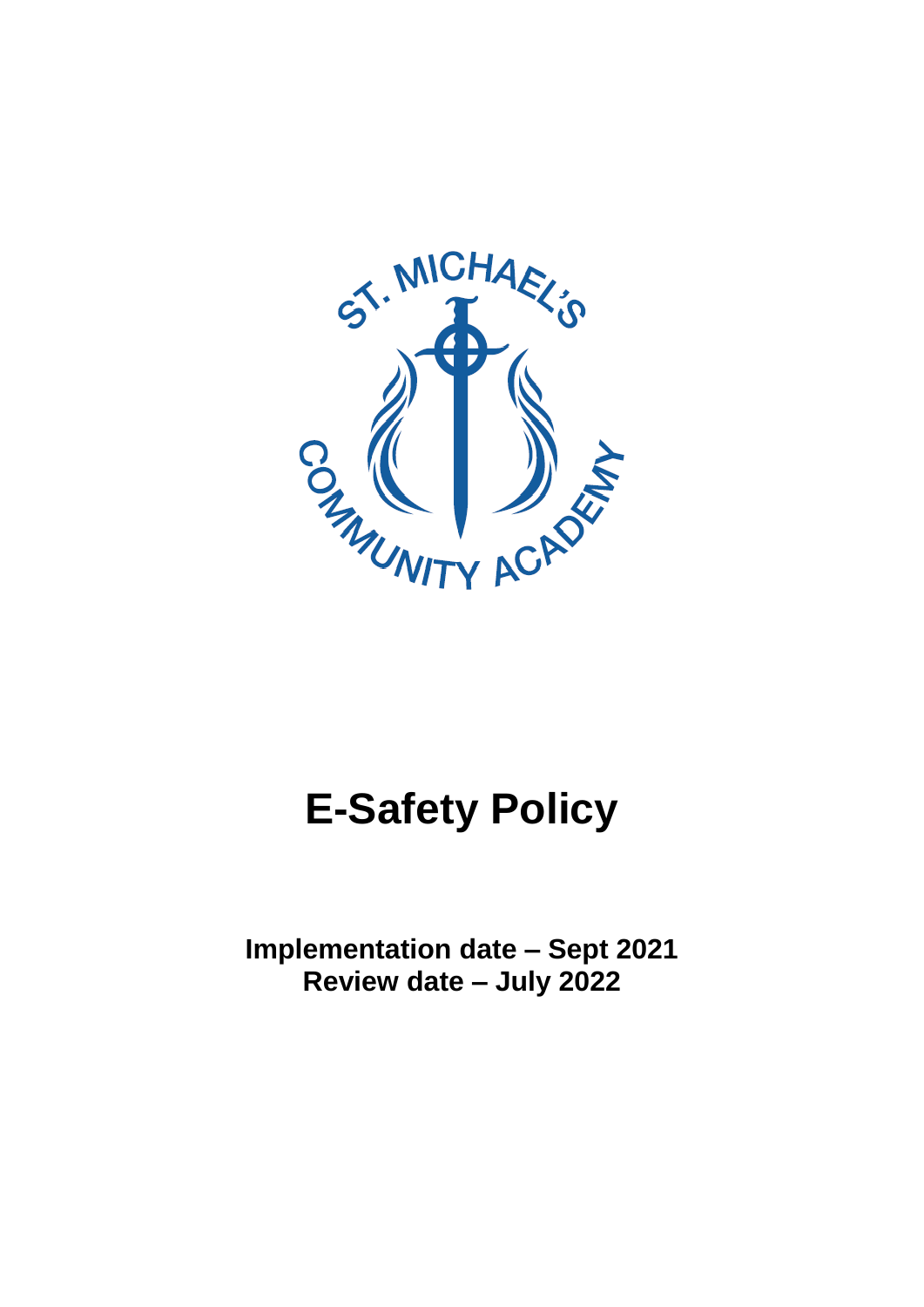# **E-Safety Policy**

#### **What is E-Safety?**

E-Safety encompasses the use of new technologies, internet and electronic communications such as mobile phones, collaboration tools and personal publishing. It highlights the need to educate pupils about the benefits and risks of using technology and provides safeguards and awareness for users to enable them to control their online experience.

## **End to End E-Safety**

E-Safety depends on effective practice at a number of levels:

- Responsible ICT/Computing use by all staff and pupils; encouraged by education and made explicit through published policies. This applies to pupil use of their iPads in lessons.
- Sound implementation of E-Safety policy in both administration and curriculum, including secure school network design and use.
- Safe and secure broadband including the effective management of filtering.

#### **Reviewing the E-Safety Policy**

The E-Safety Policy relates to other policies including those for Computing, bullying and for child protection. Phase leaders will act as E-Safety coordinator for their respective phase and will work closely with the Principal and the Designated Safeguarding lead in order to ensure that this policy is followed. The E-Safety Policy and its implementation will be reviewed annually.

## **Teaching and Learning - why internet use is important**

- The internet is an essential element in 21st century life for education, business and social interaction. The school has a duty to provide pupils with quality internet access as part of their learning experience.
- Internet use is a part of the statutory curriculum and a necessary tool for staff and pupils.
- Internet use will enhance learning and is key to the school's effective use of 1:1 iPad technology in classes from Y2 to Y6..
- The school internet access will be designed expressly for pupil use and will include filtering appropriate to the age of pupils.
- Pupils will be taught what online behaviour is acceptable and what is not, and given clear objectives for internet use.
- Pupils will be educated in the effective use of the internet in research, including the skills of knowledge location, retrieval and evaluation. They will also be taught about appropriate use of electronic devices to share, communicate and upload information, including their own work.
- Pupils will be taught how to evaluate internet content.
- The school will ensure that the use of internet-derived materials by staff and pupils complies with copyright law.
- Pupils should be taught to be critically aware of the materials they read and shown how to validate information before accepting its accuracy.

#### **Managing Internet Access**

*Information system security* 

- School ICT/Computing systems capacity and security will be reviewed regularly.
- Virus protection will be updated regularly.
- Security strategies will be discussed with the St. Bart's Multi-Academy Trust.

#### *E-mail*

- Pupils may only use approved e-mail accounts/messaging systems on the school system.
- Pupils must immediately tell a teacher if they receive offensive e-mail or messages.
- Pupils must not reveal personal details of themselves or others in e-mail communication, or arrange to meet anyone without specific permission.
- E-mail sent to an external organisation should be written carefully and authorised before sending, in the same way as a letter written on school headed paper.

#### *Published content and the school website*

The contact details on the website should be the school address, e-mail and telephone number. Staff names may be published. Staff's or pupils' personal information will not be published.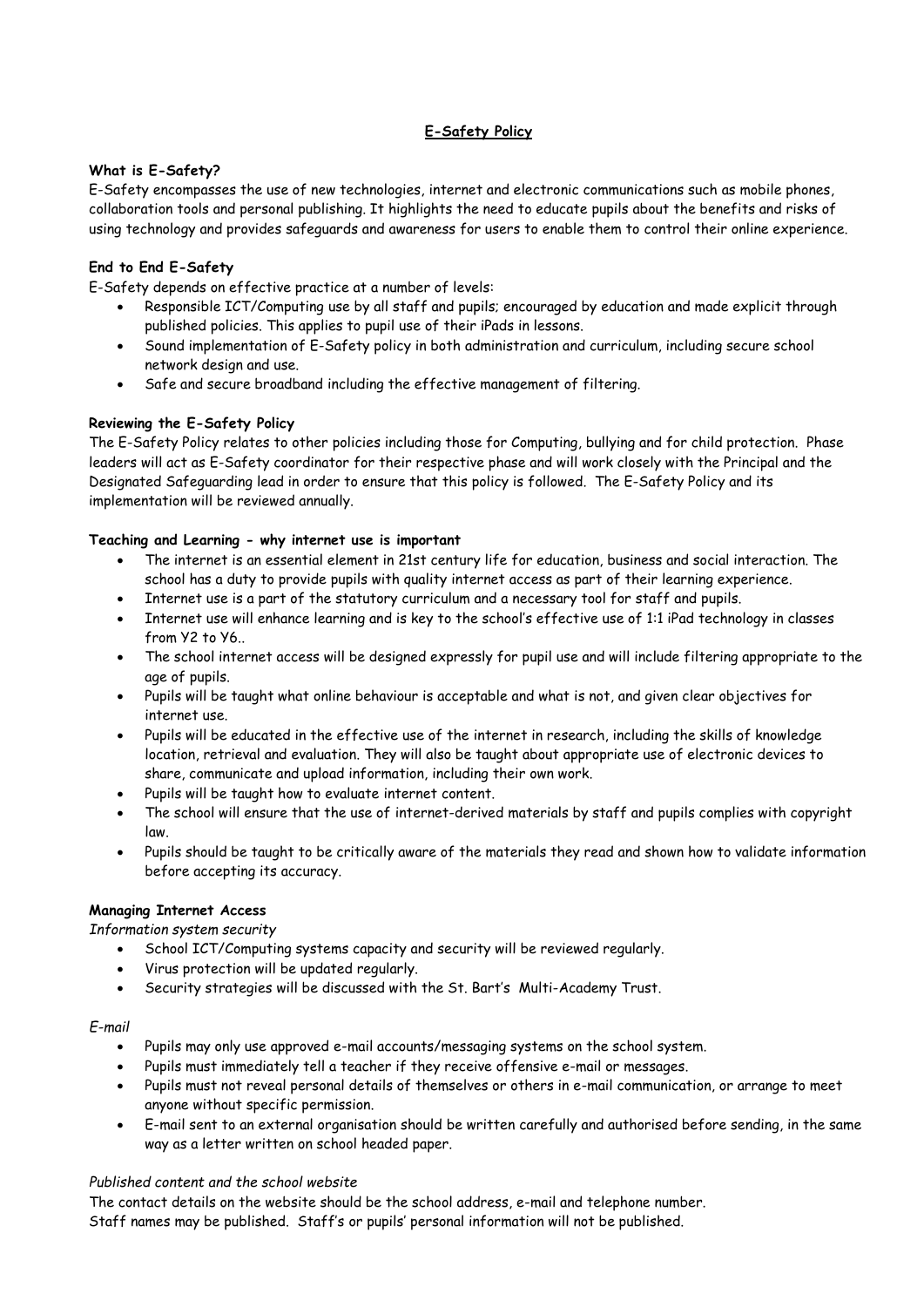## *Publishing pupils' images and work*

- Photographs that include pupils will be selected carefully and will not enable individual pupils to be clearly identified.
- Pupils' full names will not be used anywhere on the website, particularly in association with photographs.
- Written permission from parents or carers will be obtained before photographs of pupils or pupils' work are published on the school website. This is done on entry to school.
- Pupils' work can be shared securely with their class teacher through the use of Showbie software

## *Social networking and personal publishing*

- The school will block/filter access to social networking sites.
- Newsgroups will be blocked unless a specific use is approved.
- Pupils will be advised never to give out personal details of any kind which may identify them or their location.

# *Managing filtering*

- The school will work with The St. Bart's Multi-Academy Trust, LA, DfES and the Internet Service Provider to ensure systems to protect pupils are reviewed and improved.
- If staff or pupils discover an unsuitable site, or any internal/external online behaviour that is inappropriate, it must be reported to the phase leader, DSL or Principal.
- The ICT/Computing team will ensure that regular checks are made to ensure that the filtering methods selected are appropriate, effective and reasonable.

# *Managing emerging technologies*

- Emerging technologies will be examined for educational benefit and a risk assessment will be carried out before use in school is allowed.
- We recognise that there may be valid safeguarding reasons for a pupil to bring their mobile phone in to school (i.e. they may be going to a different destination other than home after school). Following a written request from a parent, pupils in KS2 may be permitted to bring mobile phones to school on the strict condition that they are switched off and handed in to their class teacher to store securely.
- In the event that a mobile phone is brought in to school and is not handed in or is misused, permission for that pupil to bring their phone to school will be suspended.
- Staff must keep their own mobile phones hidden from view during lesson time.
- The sending of abusive or inappropriate text messages is forbidden.
- More information regarding the use of mobile phones is included in the school's 'Protocol for the use of Mobile Phones' document.

## **Protecting personal data**

Personal data will be recorded, processed, transferred and made available according to the Data Protection Act 1998 and the SBMAT GDPR policy.

## **Policy Decisions**

## *Authorising internet access*

Access to the internet will be by supervised access to specific, approved on-line materials and applications. Management of this takes place centrally by the SBMAT ICT team.

## **Assessing risks**

The school will take all reasonable precautions to ensure that users access only appropriate material. However, due to the international scale and linked nature of internet content, it is not possible to guarantee that unsuitable material will never appear on a school computer or tablet. Neither the school nor local authority can accept liability for the material accessed, or any consequences of internet access.

The school will audit ICT/Computing provision to establish if the E-Safety policy is adequate and that its implementation is effective.

## **Handling E-Safety complaints**

Complaints of internet misuse will be dealt with by a senior member of staff of at least the rank of Assistant Principal. Any complaint about staff misuse must be referred to the Principal.

Complaints of a child protection nature must be dealt with in accordance with school's child protection/safeguarding procedures.

#### **Community Use of the iIternet**

External organisations using the school's ICT/Computing facilities must adhere to the E-Safety policy.